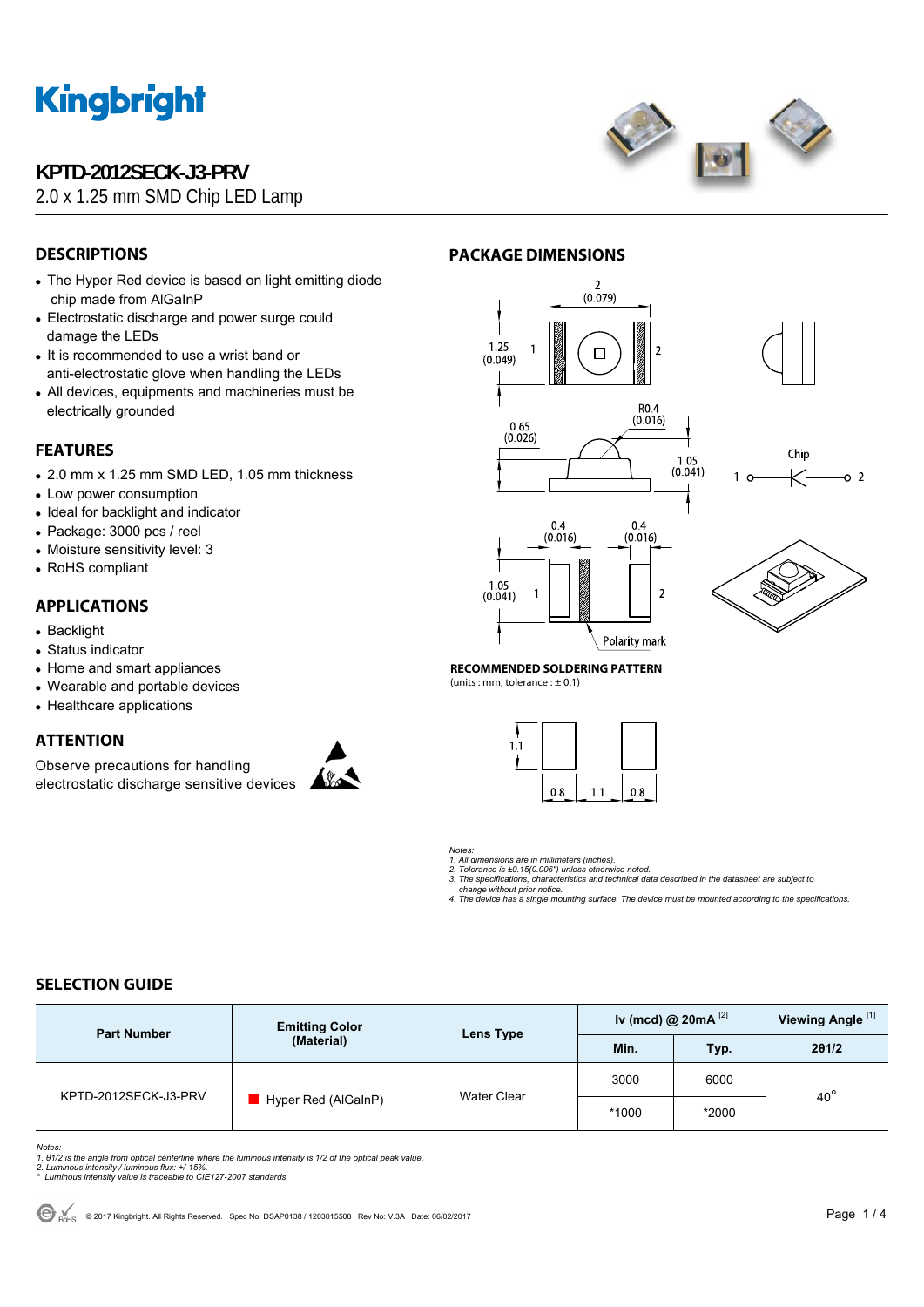## **KPTD-2012SECK-J3-PRV**

#### **ELECTRICAL / OPTICAL CHARACTERISTICS at TA=25°C**

| <b>Parameter</b>                                                                                               | Symbol                     | <b>Emitting Color</b> | Value  |                          | <b>Unit</b> |
|----------------------------------------------------------------------------------------------------------------|----------------------------|-----------------------|--------|--------------------------|-------------|
|                                                                                                                |                            |                       | Typ.   | Max.                     |             |
| Wavelength at Peak Emission $I_F$ = 20mA                                                                       | $\lambda_{\rm peak}$       | Hyper Red             | 640    | $\overline{\phantom{a}}$ | nm          |
| Dominant Wavelength $I_F$ = 20mA                                                                               | $\lambda_{\text{dom}}$ [1] | Hyper Red             | 625    | $\overline{\phantom{a}}$ | nm          |
| Spectral Bandwidth at 50% $\Phi$ REL MAX<br>$I_F = 20mA$                                                       | Δλ                         | Hyper Red             | 20     | $\overline{\phantom{a}}$ | nm          |
| Capacitance                                                                                                    | C                          | Hyper Red             | 27     | $\overline{a}$           | pF          |
| Forward Voltage $I_F = 20mA$                                                                                   | $V_F$ <sup>[2]</sup>       | Hyper Red             | 2.2    | 2.8                      | $\vee$      |
| Reverse Current ( $V_R$ = 5V)                                                                                  | $I_R$                      | <b>Hyper Red</b>      |        | 10                       | uA          |
| Temperature Coefficient of $\lambda_{peak}$<br>$I_F = 20$ mA, -10°C $\le T \le 85$ °C                          | $TC_{\lambda peak}$        | Hyper Red             | 0.13   | $\overline{\phantom{a}}$ | nm/°C       |
| Temperature Coefficient of $\lambda_{\text{dom}}$<br>$I_F = 20$ mA, -10°C $\le T \le 85$ °C                    | TC <sub>Adam</sub>         | Hyper Red             | 0.06   | $\overline{a}$           | $nm$ /°C    |
| Temperature Coefficient of $V_F$<br>$I_F = 20 \text{mA}, -10^{\circ} \text{C} \leq T \leq 85^{\circ} \text{C}$ | $TC_{V}$                   | <b>Hyper Red</b>      | $-2.0$ | $\overline{\phantom{a}}$ | $mV$ °C     |

*Notes:* 

*1. The dominant wavelength (*λ*d) above is the setup value of the sorting machine. (Tolerance* λ*d : ±1nm. )* 

2. Forward voltage: ±0.1V.<br>3. Wavelength value is traceable to CIE127-2007 standards.<br>4. Excess driving current and / or operating temperature higher than recommended conditions may result in severe light degradation or pr

#### **ABSOLUTE MAXIMUM RATINGS at T<sub>A</sub>=25°C**

| <b>Parameter</b>                             | Symbol                   | Value          | <b>Unit</b>   |
|----------------------------------------------|--------------------------|----------------|---------------|
| Power Dissipation                            | $P_D$                    | 84             | mW            |
| Reverse Voltage                              | $V_{R}$                  | 5              | $\vee$        |
| Junction Temperature                         | $T_i$                    | 115            | $^{\circ}C$   |
| <b>Operating Temperature</b>                 | $T_{op}$                 | $-40$ to $+85$ | $^{\circ}C$   |
| Storage Temperature                          | $T_{\text{stg}}$         | $-40$ to $+85$ | $^{\circ}C$   |
| DC Forward Current                           | IF.                      | 30             | mA            |
| <b>Peak Forward Current</b>                  | $I_{FM}$ <sup>[1]</sup>  | 150            | mA            |
| Electrostatic Discharge Threshold (HBM)      | $\overline{\phantom{a}}$ | 3000           | V             |
| Thermal Resistance (Junction / Ambient)      | $R_{th}$ JA $^{[2]}$     | 460            | $\degree$ C/W |
| Thermal Resistance (Junction / Solder point) | $R_{th}$ JS $^{[2]}$     | 300            | $\degree$ C/W |

Notes:<br>1. 1/10 Duty Cycle, 0.1ms Pulse Width.<br>2. R<sub>th JA</sub> ,R<sub>th JS</sub> Results from mounting on PC board FR4 (pad size ≥ 16 mm<sup>2</sup> per pad).<br>3. Relative humidity levels maintained between 40% and 60% in production area are re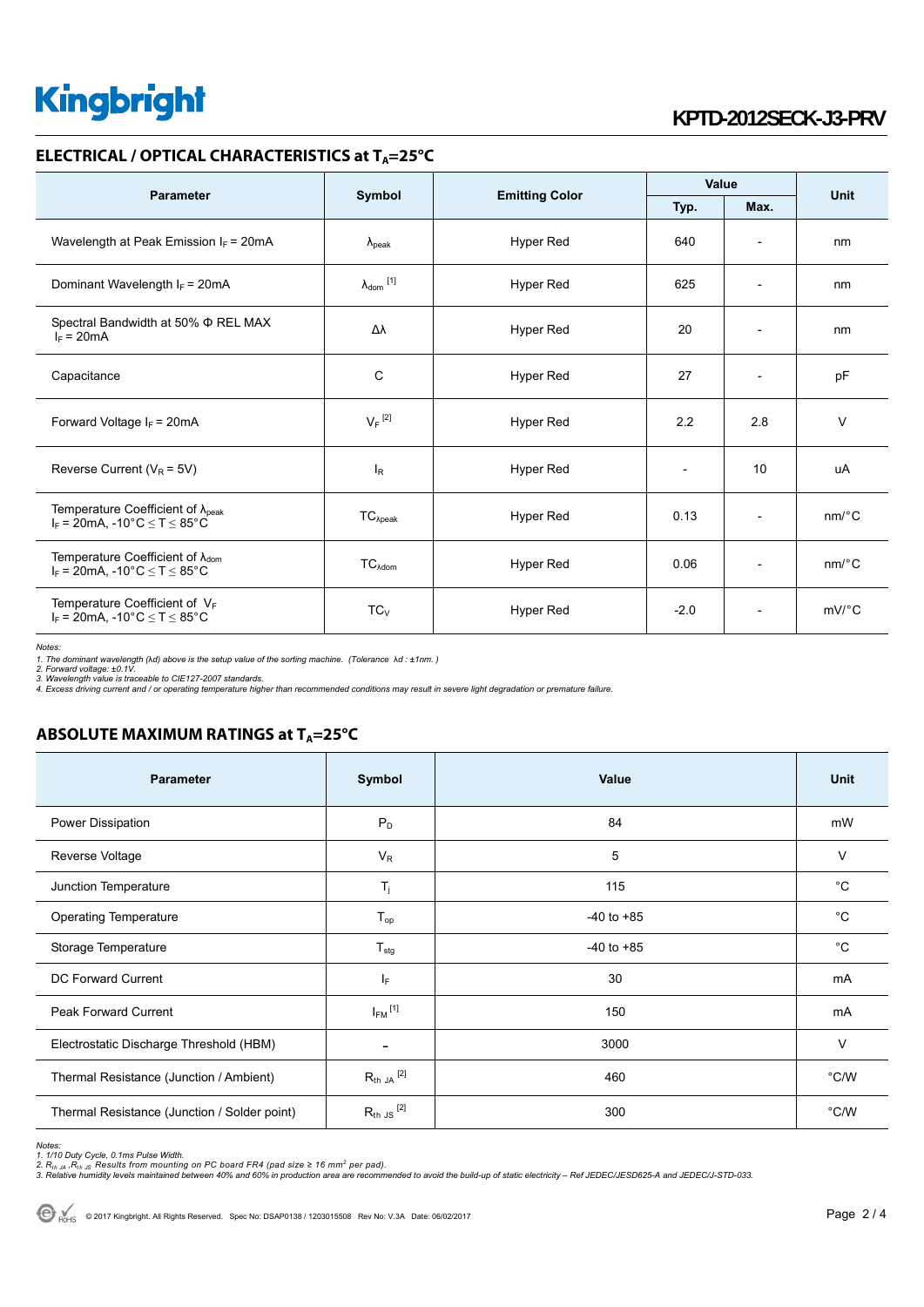## **KPTD-2012SECK-J3-PRV**

### **TECHNICAL DATA**



#### **SPATIAL DISTRIBUTION**





Permissible forward current





#### **Ambient Temperature** 2.5 2.0 ပ္ပ at T<sub>a</sub> = 25 °C 1.5 at  $T_a = 25$ 1.0 0.5 0.0 -40 -20 0 20 40 60 80 100 Ambient temperature (°C)

#### **REFLOW SOLDERING PROFILE for LEAD-FREE SMD PROCESS**



Notes:<br>1. Don't cause stress to the LEDs while it is exposed to high temperature.<br>2. The maximum number of reflow soldering passes is 2 times.<br>3. Reflow soldering is recommended. Other soldering methods are not recommended

**TAPE SPECIFICATIONS** (units : mm)



**REEL DIMENSION** (units : mm)